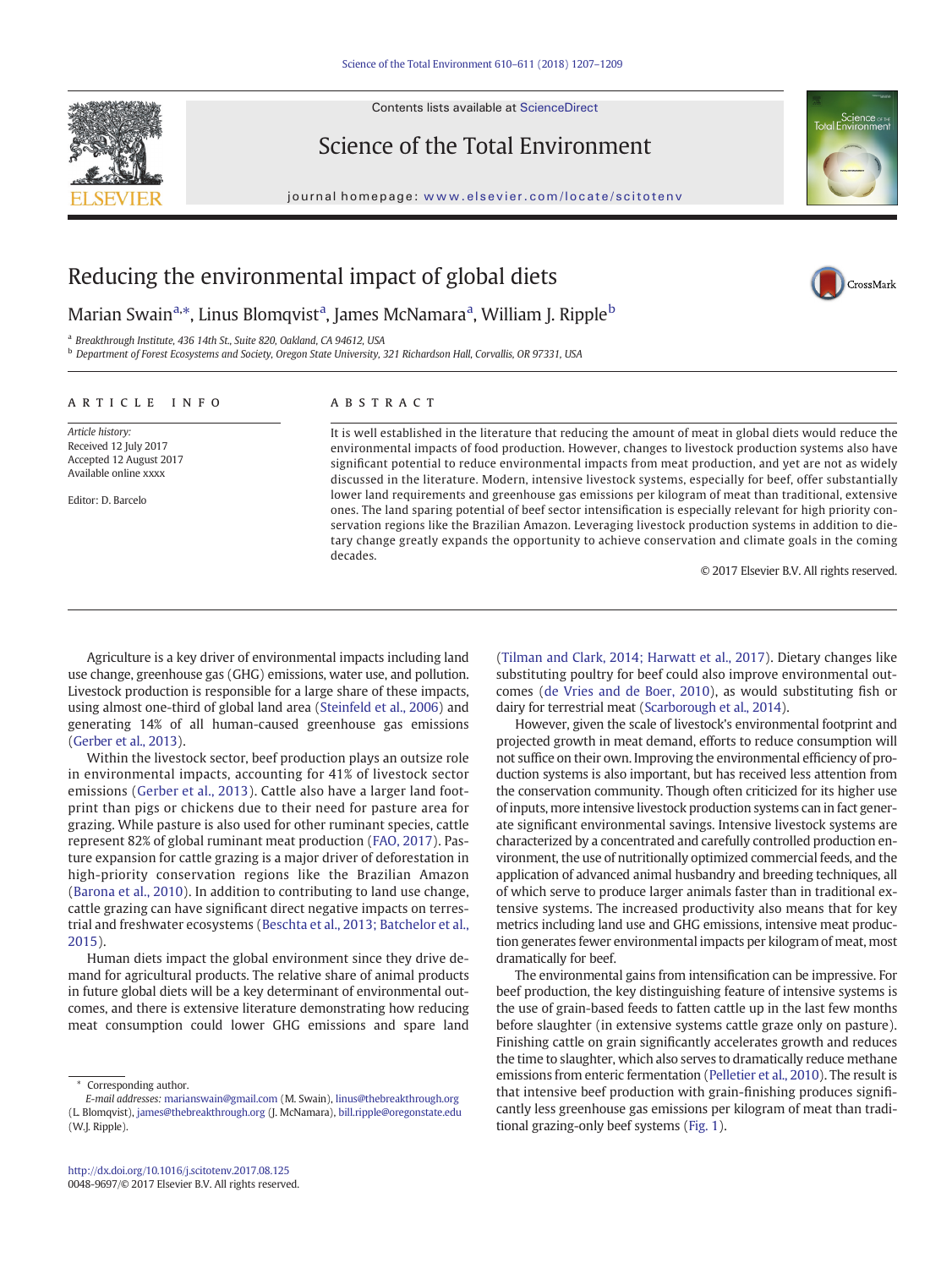<span id="page-1-0"></span>

Fig. 1. Greenhouse gas emissions intensity (kg  $CO<sub>2</sub>$ -eq per kg of product) for different animal and plant-based protein sources. Bars indicate the min/max range of results in a literature review of life cycle analysis studies ([Nijdam et al., 2012\)](#page-2-0).

The emissions intensity of pork and poultry are much lower than beef, and plant-based proteins outperform all meat types (Fig. 1). More intensive production of pork and poultry can also result in decreased emissions at the farm level since animals mature faster and the nutritionally-optimized feeds reduce emissions from manure [\(Gerber et al., 2013](#page-2-0)). However, the additional emissions from land-use change for feed production can outweigh the on-farm emissions savings if feeds are sourced from deforestation regions [\(Gerber et al., 2013](#page-2-0)). Intensification of pork and poultry production thus does not offer the same emissions savings as with beef, but intensive systems have already become widespread globally in response to rapidly growing demand.

In addition to GHG emissions, land use is a key environmental metric with which to compare different protein sources and production systems. Plant-based proteins have a lower land intensity than meat (Fig. 2) since they use the crop directly; meat production converts crop energy into animal protein, which involves inherent metabolic losses. As with emissions, pork and poultry perform better than beef in terms of land use per kilogram of meat (Fig. 2). Pigs and poultry do not require large grazing areas like cattle do, and as monogastric animals they are also more efficient feed converters. In all pork and poultry systems, nearly all land use is for feed crop production, rather than land for the animals themselves ([de Vries and de Boer, 2010\)](#page-2-0).

With beef production, feed finishing of cattle accelerates the growth process and allows more beef to be produced per unit grazing area. Even when cropland area for feed production is included, intensive systems using grain-finishing have a lower land-use intensity than extensive, pasture-only systems (Fig. 2). This result has been confirmed at the regional level in studies of the United States [\(Capper, 2012\)](#page-2-0), Brazil [\(Kamali et al., 2016](#page-2-0)), and Italy [\(Bragaglio et al., 2017\)](#page-2-0).

Intensification of beef production thus presents an important opportunity for land sparing. Beef demand is growing twice as fast in many developing countries as in developed ones ([Alexandratos and](#page-2-0) [Bruinsma, 2012\)](#page-2-0) and in the last fifty years, pasture area expanded by one-third in Asia and by one-fifth in Latin America [\(FAO, 2017](#page-2-0)). Continued pressure for beef production could continue to drive land conversion and ecosystem degradation if pasture area expands further. However, meat yields (measured as the amount of meat produced per animal) remain much lower in developing countries than in the advanced livestock sectors of North America and Europe ([FAO, 2017](#page-2-0)). Intensification could increase meat production in developing countries without expanding herd size or grazing areas.

In sum, the improved productivity of more intensive livestock systems can translate into important environmental savings for both emissions and land use, most notably for beef. However, highly intensive, industrial production practices also generate concerns, for example regarding the routine use of antibiotics, localized pollution from manure lagoons, and animal welfare in confined animal feeding operations (CAFOs). While trade-offs do exist between improving animal welfare, reducing environmental impacts, and increasing productivity, there are also some synergies. Finishing cattle on grain, for example, does not on its own reduce animal welfare. Intensification practices like selective breeding and modern veterinary care can dramatically improve productivity, especially in developing countries where livestock are often smaller and sicker than animals in industrialized countries. Intensive production, including in CAFOs, can be responsibly managed to



Fig. 2. Land-use intensity ( $m^2$  per kg of product) for different animal and plant-based protein sources. Bars indicate the min/max range of results in a literature review of life cycle analysis studies [\(Nijdam et al., 2012](#page-2-0)).